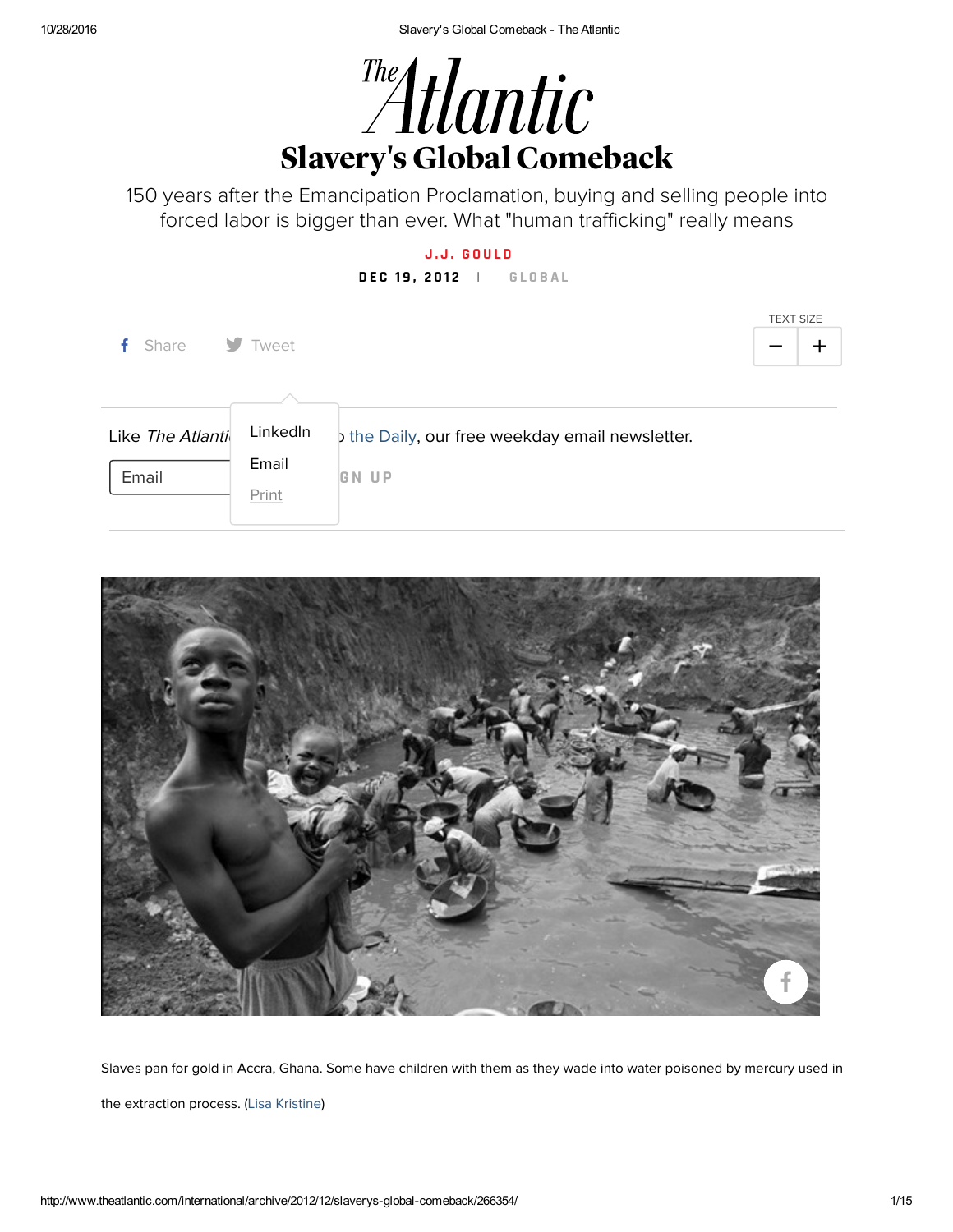RANGOON, Burma — Earlier this year, Ko Lin, 21 at the time, left his hometown of Bago, 50 miles northeast of Rangoon, with a friend to look for work in Myawaddy, near the Thai border. The two found jobs there as day laborers loading and offloading goods, anything from rice to motorcycles, being illicitly transported by truck in and out of Thailand. After a month, Ko Lin had saved up the equivalent of about US\$150 and decided to rejoin his family in Bago. Stopping first to pray at a local pagoda with, he and his friend met a super-amiable young woman who ended up pitching an opportunity to work in Thailand. Her uncle, she said, could arrange great jobs for them there.

Ko Lin was reluctant but bent to his friend's enthusiasm. The uncle turned out to be a trafficker who sold the two into forced labor in Chonburi, a city 60 miles east of Bangkok. They were taken there by an irregular route that involved walking through the jungle for eight days. Several weeks after arriving in Chonburi, Ko Lin was told he'd now be working at sea. When he resisted, he was knocked unconscious and woke up separated from his friend on a fishing boat in the Gulf of Thailand. From this point on, for months, he rarely if ever had more than two hours of sleep a night, always on a shared, cramped bed; he was given three meals only on days when the captain felt he'd pulled in enough fish to earn it; and when he was fed at all, it was always dregs from a catch that couldn't be sold on the market. His arms regularly became infected from the extended exposure of minor wounds to sea water. If he complained that he was feeling unwell, the crew would beat him. He was injured multiple times by heavy blocks or booms, once having to tend to a head wound with a handful of wet rice. Three months out, Ko Lin was rescued in a police raid.

## There are now twice as many people enslaved in the world as there were in the 350 years of the transatlantic slave trade.

Ma Moe, 34, and her husband lived in a suburb about an hour outside Rangoon, poor enough that on some days they had nothing to eat. A friend offered her a job as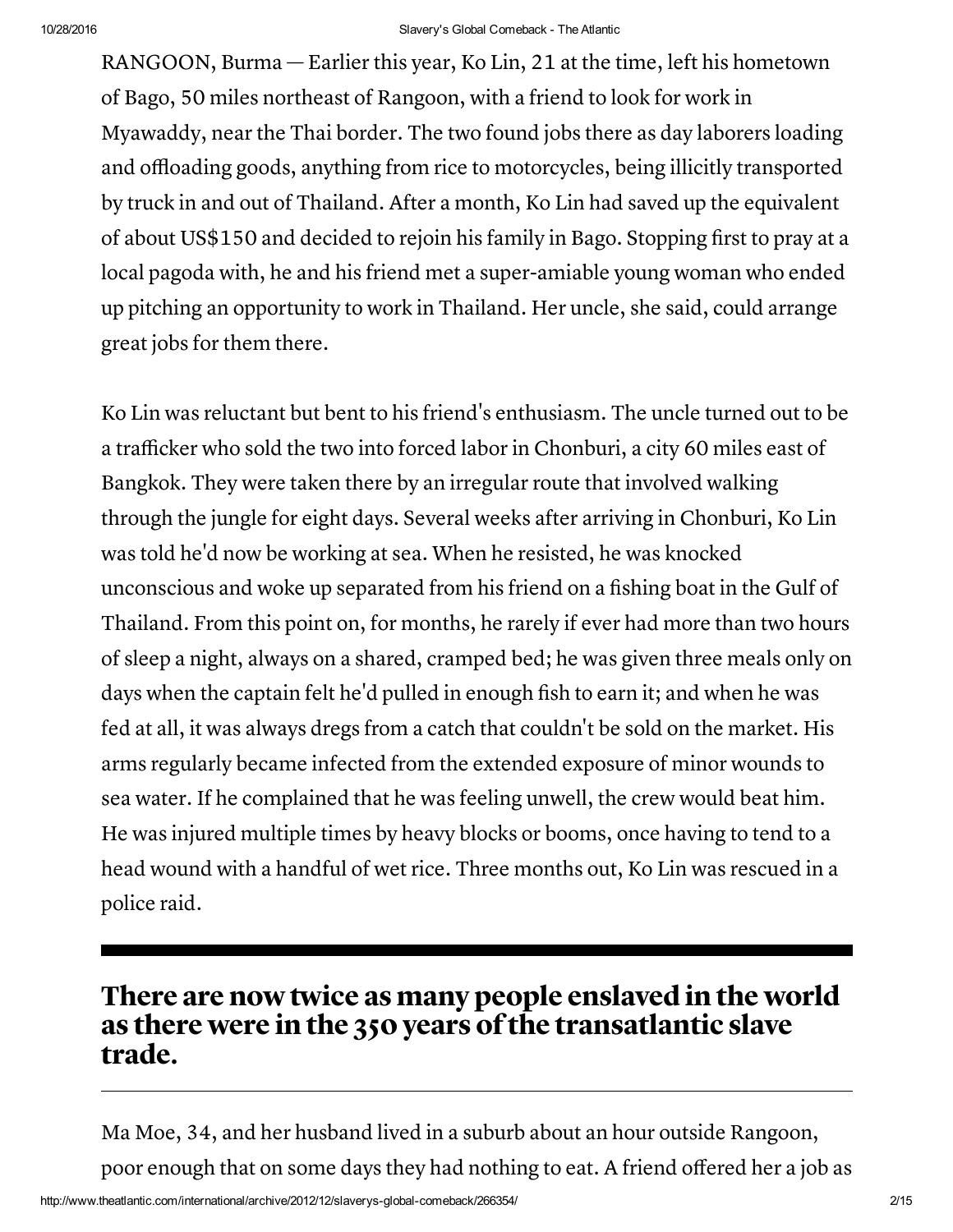a domestic worker in China where, she was told, she could make between \$100 and \$200 a month. Despite her husband's objections, she decided to go. Near the border, her friend told her the trip would soon get rough and she should take some pills so as not to get carsick. The pills knocked her out almost immediately. When she came to, she was in a small village in China; she still doesn't know where. Kept with a few other women in a small house, Ma Moe was then taken around to different villages where she was offered up for sale as a "wife." After a failed escape attempt, when she was beaten by local police, a man from northern China bought her. By now, having spent a month-and-a-half as a Burmese commodity on a Chinese black market, she could hardly eat from the stress and was emaciated. Her owner was concerned—he wanted a child—so he had Ma Moe's blood tested; the results showed that she's HIV-positive; and he ended up abandoning her at the bus station. With no hope of being able to get back to Burma, she prayed to die. But a young newspaper seller, fending off an attempt by another apparent trafficker to get Ma Moe to go with him, called a police hotline for trafficking victims. The police coordinated Ma Moe's transfer to a Burmese anti-trafficking task force, and they ultimately took her home.

There's a plain-language word for the horror stories that Ko Lin and Ma Moe have survived, as anachronistic as it might sound: slavery. Though now universally illegal, slavery still exists, and it's common—here in Burma, across Southeast Asia, and around the world.

The leading demographic accounts of contemporary slavery project a global slave population of between 20 million and 30 million people. The highest ratios of slaves worldwide are from South and Southeast Asia, along with China, Russia, and the former satellite states of the Soviet Union. There is a significant slave presence across North Africa and the Middle East, including [Lebanon.](http://www.theatlantic.com/international/archive/2010/12/trapped-in-lebanon-foreign-domestic-workers-with-no-rights-or-way-home/67479/) There is also a major slave trade in Africa. [Descent-based](http://www.theatlantic.com/past/docs/issues/99jul/9907sudanslaves.htm) slavery persists in Mauritania, where children of slaves are passed on to their [slave-holders'](http://en.wikipedia.org/wiki/Prisons_in_North_Korea) children. And the North Korean gulag system, which holds 200,000 people, is essentially a constellation of slave-labor camps. Most of the world's slaves are in sedentary forms of servitude, such as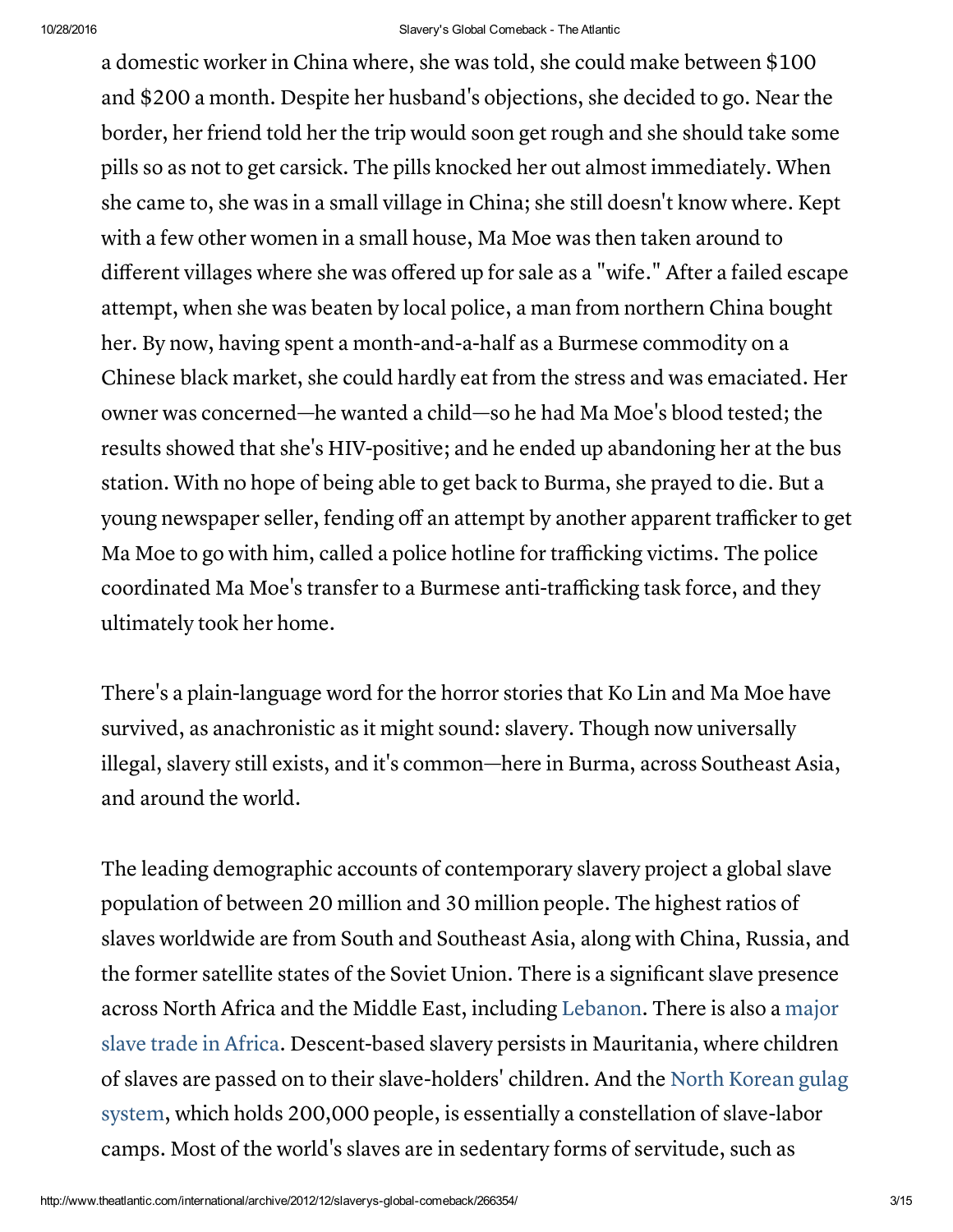hereditary collateral-debt bondage, but about 20 percent have been unwittingly trafficked by predators through deception and coercion. Human trafficking is often highly mobile and dynamic, leveraging modern communications and logistics in the same basic ways contemporary business does generally. After the earthquake of 2010 devastated Haiti, [Hispaniola](http://www.theatlantic.com/magazine/archive/2010/01/island-of-lost-children/307876/) was quickly overrun with opportunistic traffickers targeting children to sell into forced domestic work or brothels.

As pervasive as contemporary slavery is, it's remained marginal as a global issue until relatively recently. There are a couple of big reasons why—one having to do with the scale of the problem, the other with the idea of slavery itself.

## The Scale

The International Labor Organization [\(ILO](http://www.ilo.org/global/about-the-ilo/newsroom/news/WCMS_181961/lang--en/index.htm)) estimates the number of slaves in the world today at around 21 million. Kevin Bales, of Free the [Slaves](http://www.freetheslaves.net/)—the U.S. affiliate of the world's oldest human-rights organization, the U.K.-based Anti-Slavery [International—\(and](http://search.barnesandnoble.com/Disposable-People/Kevin-Bales/e/9780520272910) the author of Disposable People: New Slavery in the Global Economy) puts it at 27 million. Siddharth Kara of Harvard's Carr [Center](http://www.hks.harvard.edu/centers/carr/programs/human-trafficking-and-modern-slavery) for Human Rights Policy says more than 29 million.

That range represents a tightening consensus. In the 1990s, some accounts had the global slave population as high as 100 million; others had it as low as 2 million. "It was nuts," says Bales. "I traced all these numbers back. The 100-million number, I finally found this guy in India who'd said it at at UN conference. I asked him, 'How did you get that?' And he said, 'I don't know, it was just a guess.' So nobody had the number."

Bales's 27 million—which as a statistician he considers a "conservative estimate" is derived from secondary-source analysis. "It's still not great," he says, "in the sense that it's not based on random-sample surveys at the grass-roots level. We're doing that now, though, building much sounder numbers, and they're still coming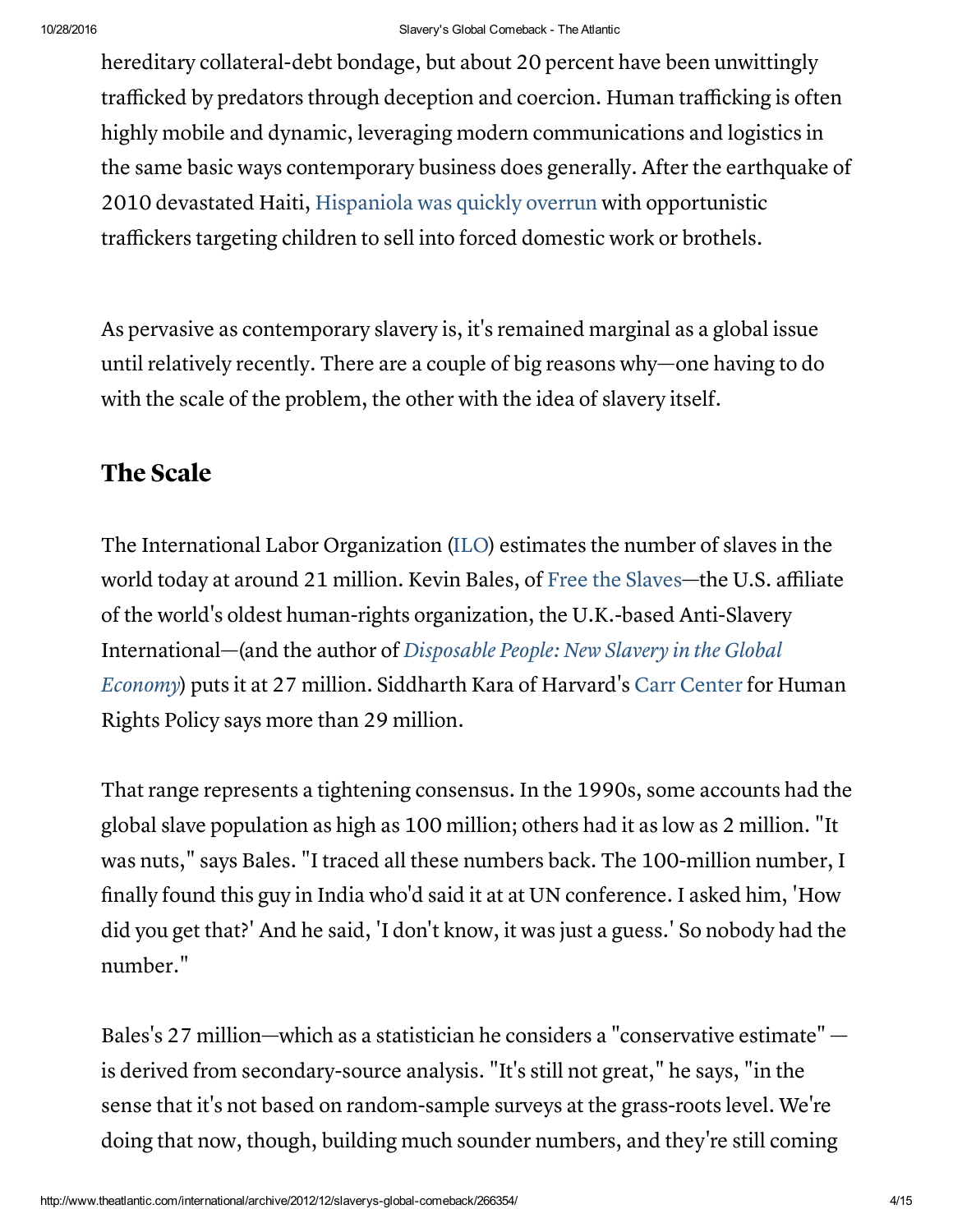out in the same range. ... So we're getting closer."

In which case, assuming even the rough accuracy of 27 million, there are likely more slaves in the world today than there have been at any other time in human history. For some quick perspective on that point: Over the entire 350 years of the transatlantic slave trade, 13.5 million people were taken out of Africa. That's equal to just half the the world's slave population today.

## The Idea

Some of what's obscured contemporary slavery, then, has been a matter of quantitative analysis; but some has been conceptual: In the West, and particularly in the United States, slavery has long settled in the public imagination as being categorically a thing of the past.

One consequence of this is that when people apply the idea of slavery to current events, they tend to think of it as an analogy. That is, they tend to use the word to dramatize conditions that may be exploitive—e.g., terrible wages or toxic working environments—but that we'd never on their own call "slavery" if the kind of forced labor we used to call "slavery" still existed. "In 1994, when I was in the United Nations Working Group on Contemporary Forms of Slavery," Bales recalls, "a group came in and said they wanted the UN to declare incest a form of slavery. And we were like, incest is incest; you don't have to call it slavery."

But there's an inverse consequence to seeing slavery as a thing of the past, too: It can mean having a harder time recognizing slavery when it's right in front of us.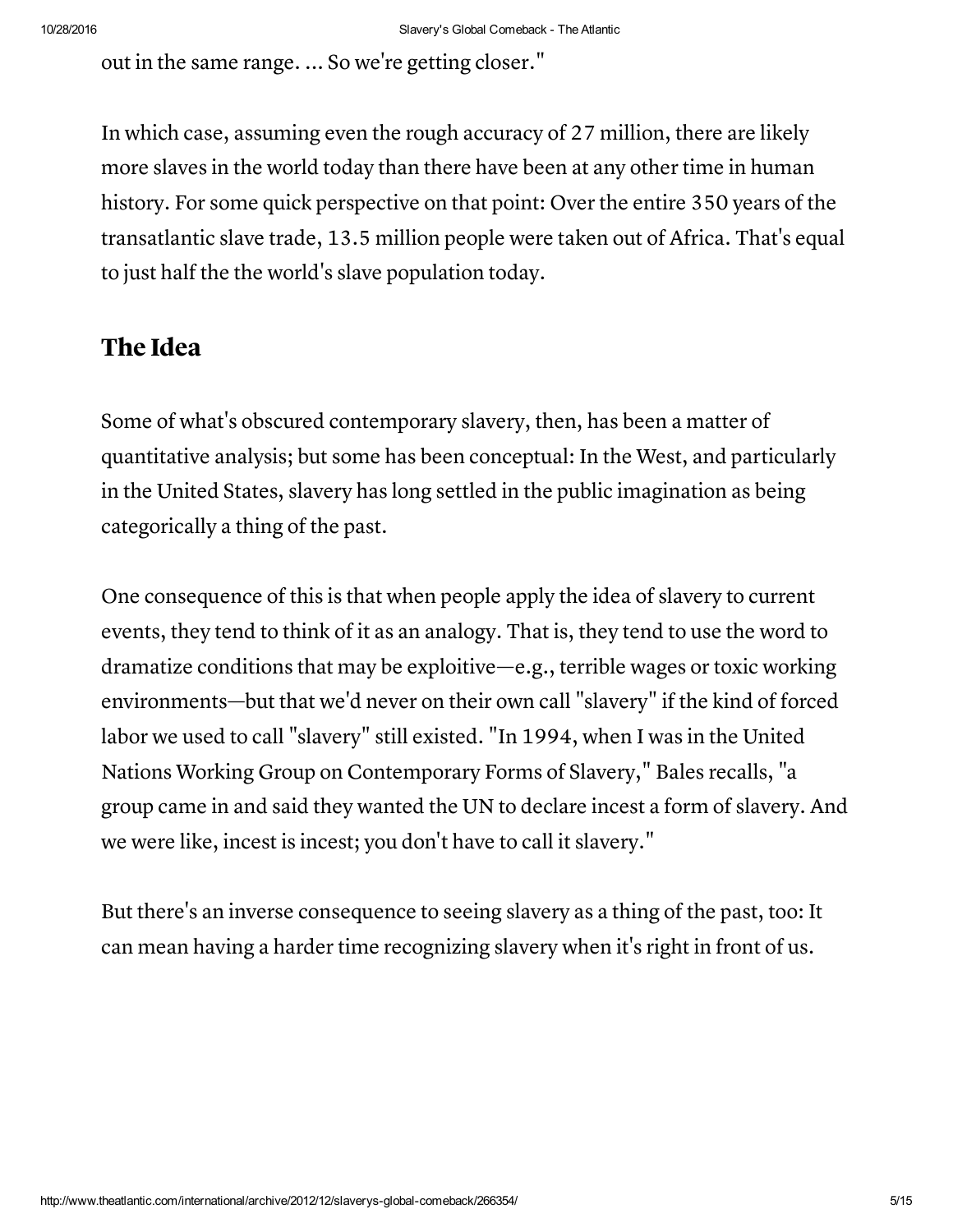A slave in Kathmandu, Nepal, stacks 18 bricks at a time, each weighing four pounds, carrying them to nearby trucks for 18 hours a day. (Lisa [Kristine](http://www.lisakristine.com/))

Right after the end of the Cold War, people in Western cities—in Berlin, Paris, Amsterdam, London, New York—started noticing something pronounced about migration patterns out of the just-collapsed Soviet Bloc: The "immigrants" were disproportionately young women and girls. It took no one long to understand that these were prostitutes—or much longer to understand that they weren't operating freely; criminals were trafficking them out of Eurasia effectively as black-market goods, like opium or Kalashnikovs.

The dominant rhetoric that the coalition of Christian conservatives and antiprostitution feminists who took the lead on this issue used at the time wasn't "slavery" but "trafficking for sexual exploitation." Around the same time, a movement started against sweatshop labor that developed its focus not broadly on the issue of forced labor but narrowly on the conditions of the sweatshops themselves, sometimes even just on safety issues within them.

Luis CdeBaca, the U.S. ambassador at large to monitor and combat trafficking in persons, sees both of these frameworks as inhibiting and, intentionally or not, ways to feel too comfortable about addressing the issues in question. "If we say the problem with domestic servants is that they're not covered by the Fair Labor Standards Act, and so let's just go out and make sure they get covered by labor laws

f.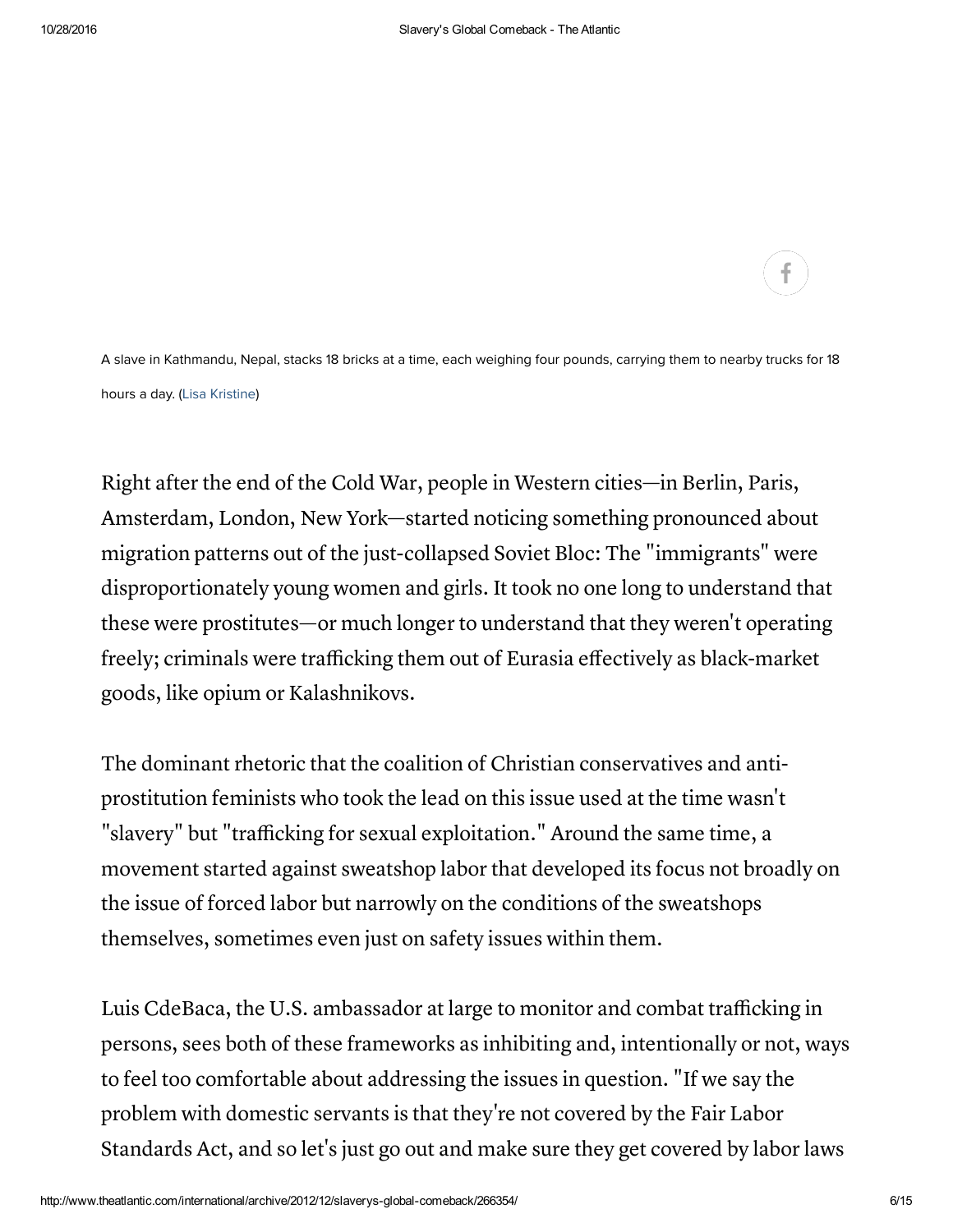around the world, we get to ignore, for example, the fact that domestic servants are being locked in and raped. It's not a wage issue; it's a crime issue. If we look at prostitution and we devolve back to the old debates about whether prostitution should be legal and regulated, should it be illegal and criminalized, we won't say, '... hey, why doesn't the 13th Amendment apply to a woman in prostitution just as much as to a woman on a farm?' Then we end up missing the reality of modern slavery."

## Pattern Recognition

CdeBaca thinks we've been using euphemisms about slavery in our recent history scarcely less euphemistic than were "servant" or "peculiar institution" before the U.S. Civil War, noting current preferences for "gender-based violence" or "rape as a weapon of war" to describe what goes on in eastern Congo. "If rape becomes the more comfortable word than slavery," CdeBaca says, "you know slavery is a highly emotive term."

But if the president of the United States has nevertheless embraced the term "slavery," as Barack Obama now has with his [speech](http://www.youtube.com/watch?v=8KzXcHZU4us) at the Clinton Global Institute in September, you know it's also an emotive term whose time has come—or come again. The State [Department,](http://www.state.gov/j/tip/what/index.htm) meanwhile, answers the question "What is modern slavery?" by implying, virtually to the point of stating, that it now considers "slavery" the umbrella term for crimes of "trafficking":

Over the past 15 years, "trafficking in persons" and "human trafficking" have been used as umbrella terms for activities involved when someone obtains or holds a person in compelled service.

The United States government considers trafficking in persons to include all of the criminal conduct involved in forced labor and sex trafficking, essentially the conduct involved in reducing or holding someone in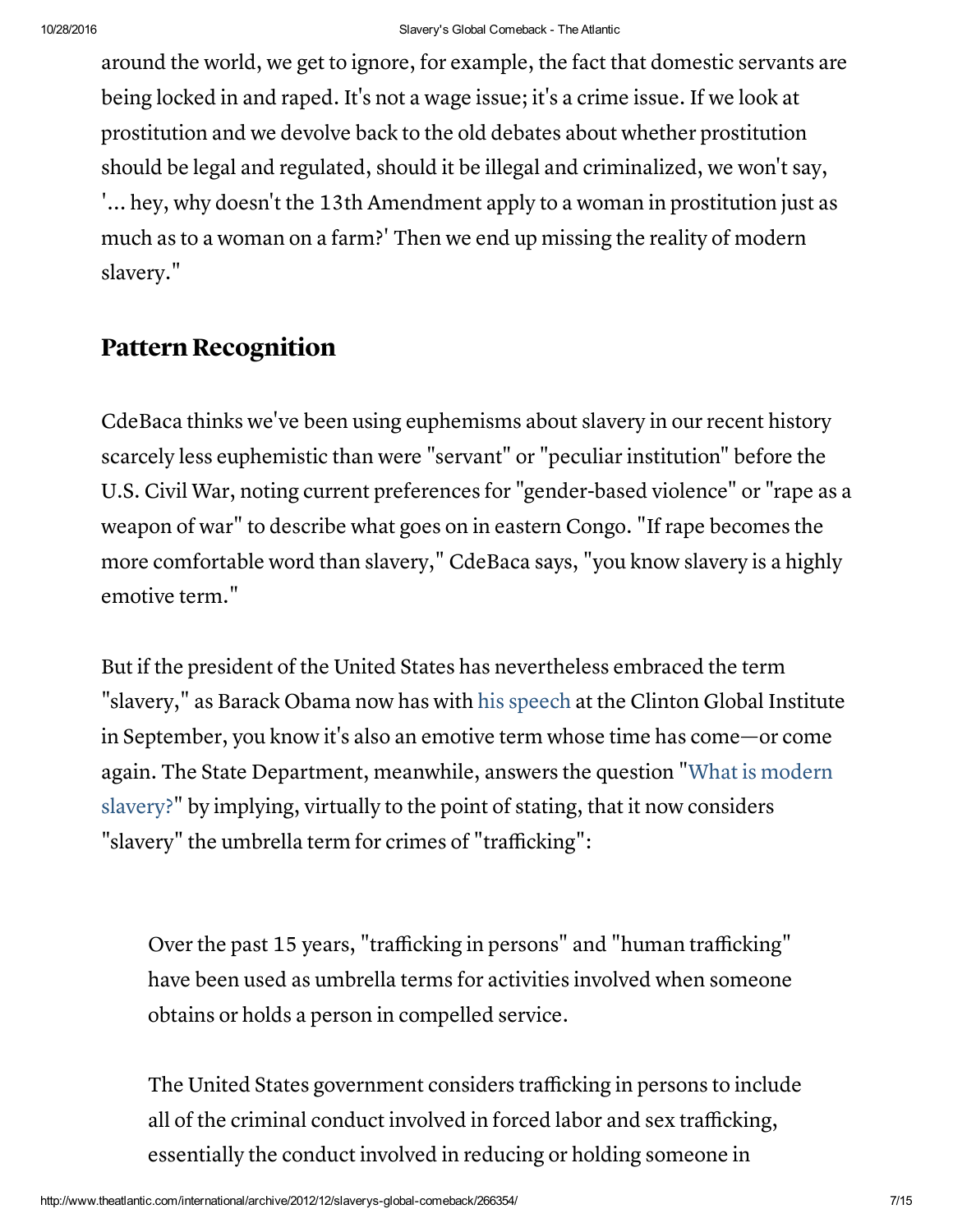compelled service. Under the Trafficking Victims Protection Act as amended (TVPA) and consistent with the United Nations Protocol to Prevent, Suppress and Punish Trafficking in Persons, Especially Women and Children (Palermo Protocol), individuals may be trafficking victims regardless of whether they once consented, participated in a crime as a direct result of being trafficked, were transported into the exploitative situation, or were simply born into a state of servitude. Despite a term that seems to connote movement, at the heart of the phenomenon of trafficking in persons are the many forms of enslavement, not the activities involved in international transportation.

### (Emph. added)

CdeBaca [understands](http://en.wikipedia.org/wiki/Protocol_to_Prevent,_Suppress_and_Punish_Trafficking_in_Persons,_especially_Women_and_Children) the [Trafficking](http://en.wikipedia.org/wiki/Victims_of_Trafficking_and_Violence_Protection_Act_of_2000) Victims Protection Act and the Palermo Protocol that State mentions here, both dating from 2000, to be crucial preconditions for the change in social conceptions about human trafficking and forced labor that have followed. Usually the dynamic is the other way around, CdeBaca says: A social movement grows and, if it's successful, after 10 years or so, Congress passes legislation or the UN (or some other international body) passes a resolution. With contemporary slavery, more than a decade of governmental and trans-governmental initiatives have seeded the social conversation, which has in turn articulated an emerging consensus around the language of slavery.

CdeBaca thinks this consensus is hugely consequential, not just domestically in the U.S.—where Obama has now both embraced the term "slavery" and issued an [executive](http://www.whitehouse.gov/the-press-office/2012/09/25/executive-order-strengthening-protections-against-trafficking-persons-fe) order to remove human trafficking and forced labor from federal contracting—but globally. "The fact that we're able to come into a place like Burma, which has come so far so fast just in the last 10 or 12 months, with this unified message is wonderful," he says, "because the government here isn't going to have to unlearn those differences. When we talked to the government [on Friday], they were talking about forced labor and forced prostitution as though they're the same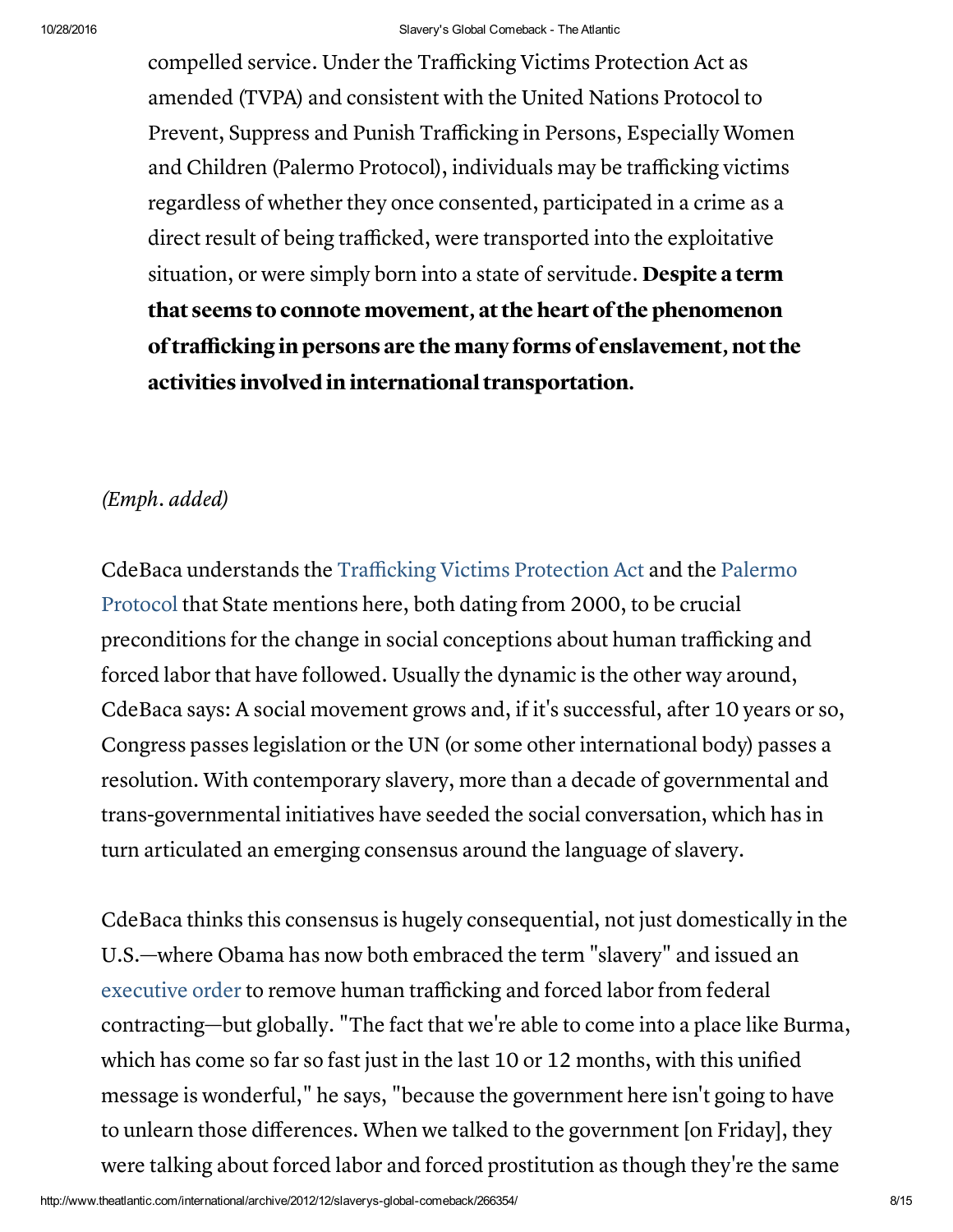concept. We didn't have to talk through 'here's why you need to care about forced labor as much as you care about forced prostitution,' or 'here's why the girls in the brothels matter.' They got it. And I think it's because they come into this at this moment, now."

# The New Abolitionism

It's to the not-modest credit of modern civilization that the awareness of slavery has always given rise to anti-slavery movements. Abolitionism today may be more complex than what went before it only because it has to be. Contemporary slavery is, as Ethan Kapstein wrote in *Foreign Affairs* back in 2006, "a product of the same political, technological, and economic forces that have fueled globalization"—or as Andrew Forrest, the chairman of Fortescue Metals Group and founder of the antislavery group [Walk](http://www.walkfree.org/) Free, has it, "Slavery is the dark side of globalization."

In essence, organizations like Walk Free, or the Global Business Coalition Against Trafficking ([gBCAT](http://www.gbcat.org/)), want to harness the good, or at least potentially good, aspects of globalization to eliminate its most evil aspect. Forrest believes that it now makes maximum sense for global big businesses to integrate their risk-management strategies with their corporate-social-responsibility strategies and their procurement strategies, cleaning their supply chains of any involvement with forced labor once and for all. Forrest believes in the constructive power of potential shame, too, being focused currently on a campaign to recruit major corporations around the world to sign Walk Free's "zero tolerance for slavery pledge."

# Slavery today is driven by the same political, technological, and economic forces as globalization itself.

Projects like this won't necessarily be easy; in fact, their success will necessarily be a tough question. There are certainly precedents for it: Nike may be one of the most slave-free garment manufacturers in the world today, because it got hammered for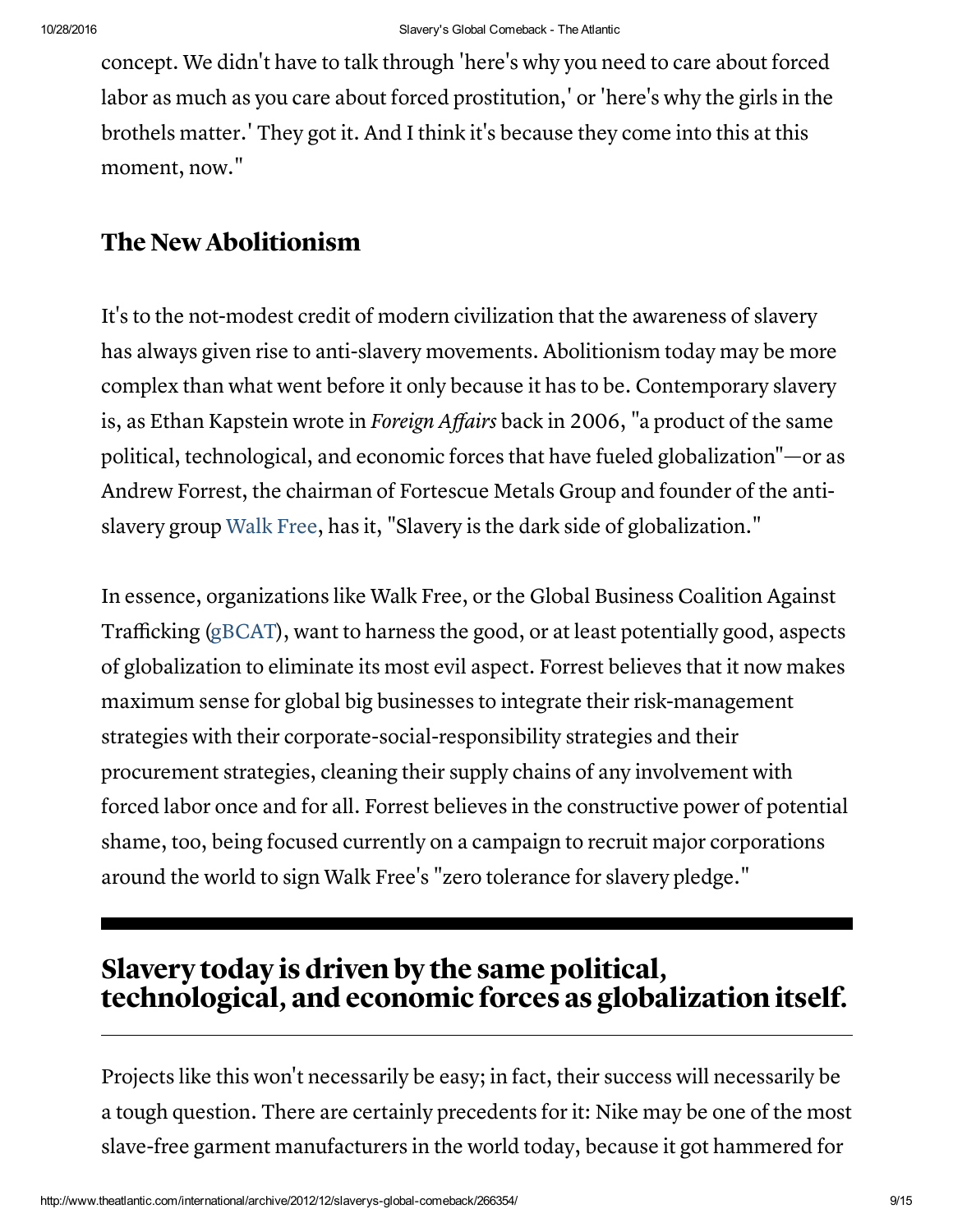its labor practices in the 1990s by a very successful campaign against it as a brand brand equity being a very important, very bottom-line issue for a company like Nike. But what if we're looking instead at a mining company that needs to procure concrete for railway tracks to get its materials out, and the best-deal concrete is made by slave labor in Abu Dhabi by some nameless supplier? There's no brand equity at stake there. Mineral extraction is a similarly faceless industry. We all know who makes our cell phones; few of us know who makes the tantalum and coltan that go into them. That doesn't have to be note of cynicism, but it does get at the complexity of the challenge in leveraging global business's better angels against its worst instincts.

There will meanwhile be new opportunities for political will against slavery, particularly now that Obama has used the word—new legislative efforts, new instruments of international cooperation—and there will be new opportunities to build important anti-trafficking capacities, with law enforcement, with victim care and rehabilitation, and so on.

And then there will be social-awareness campaigns—which may represent the one strand of the contemporary anti-slavery movement skeptical observers are more inclined to be cynical about than they are about the leadership of global business. If you're tempted to think that way, consider before anything else that here in Rangoon, it's not only perfectly reasonable but a vital public-service announcement to say, "Kids, this is how you recognize it if someone's trying to trick you into slavery, and this is what you do about it ...." When I asked Ma Moe, who'd been sold into slavery by a friend, what was the most important thing she wanted people to understand about her experience, she lit up emotionally in a way she hadn't up to then, insisting emphatically on how crucial it is that people in Burma especially young people—get the coaching they need to insulate themselves and their families against the risk of being trafficked, particularly given how sophisticated traffickers are at profiling victims and preying on trust.

Neither is any of this the hard part compared with the complex task of changing or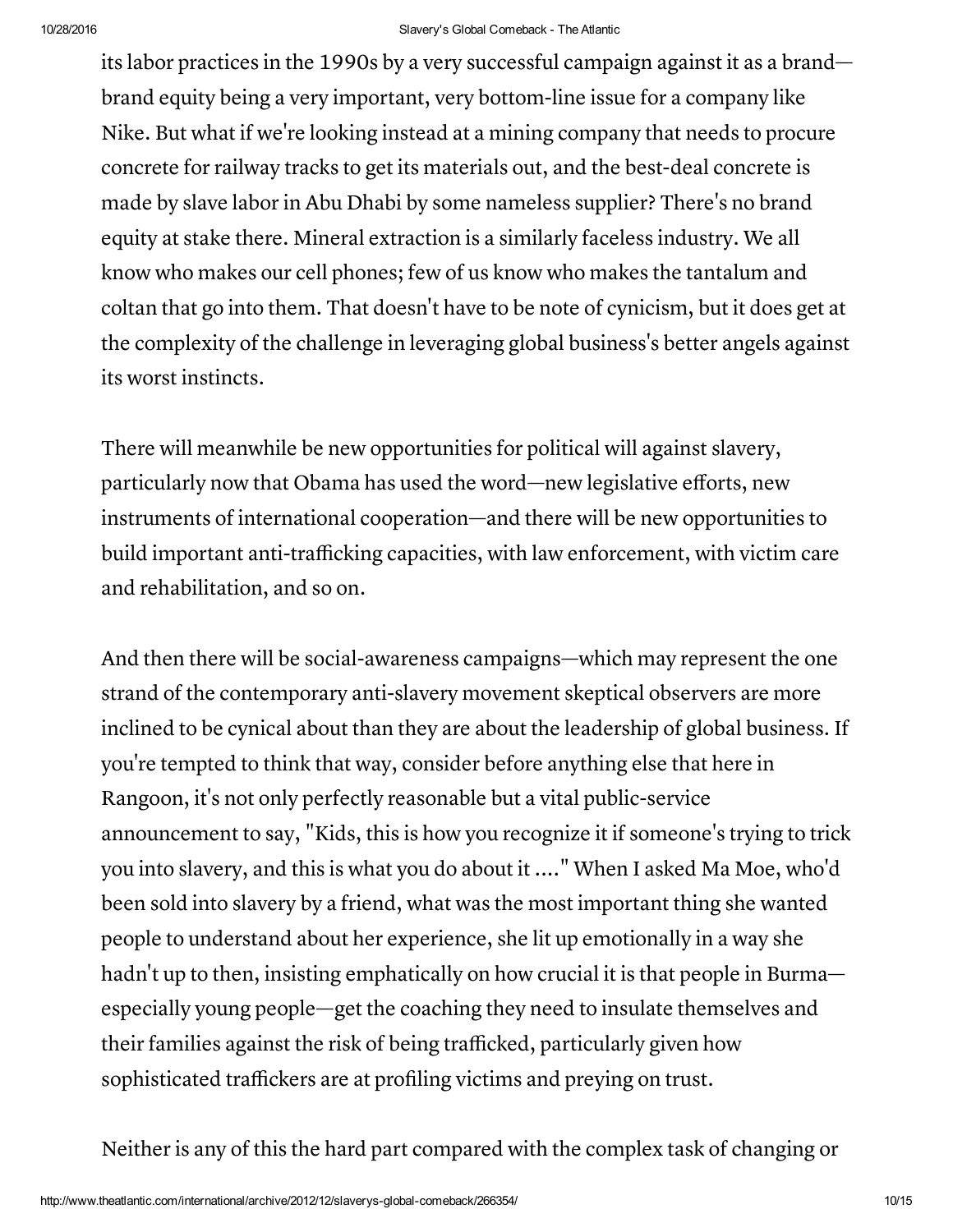putting an end outright to kinds of social norms that heighten the risk of capture by traffickers, particularly in contexts governed by the caste [system](http://en.wikipedia.org/wiki/Caste_system_in_India) or other forms of entrenched social hierarchy. Which aren't uncommon across South and Southeast Asia, and which can create barriers to human empathy every bit as powerful as what morally and psychologically enabled the open slave trade of the 16th-19th centuries.

## Precedents

On the global level, there are historical reasons why a heightened social awareness of slavery could prove more effective than we might first be inclined to think.

f.

"Stowage of the British Slave Ship 'Brookes' Under the Regulated Slave Trade, Act of 1788" (Thomas Clarkson)

As Bales likes to remember, there have been three major anti-slavery movements in the modern era prior to the nascent contemporary one. The first was started in 1787 by Anti-Slavery [International—or](http://www.barnesandnoble.com/w/bury-the-chains-adam-hochschild/1100303545) as it was called at the time, the Society for Effecting the Termination of the Slave Trade—in London. Twenty years later, the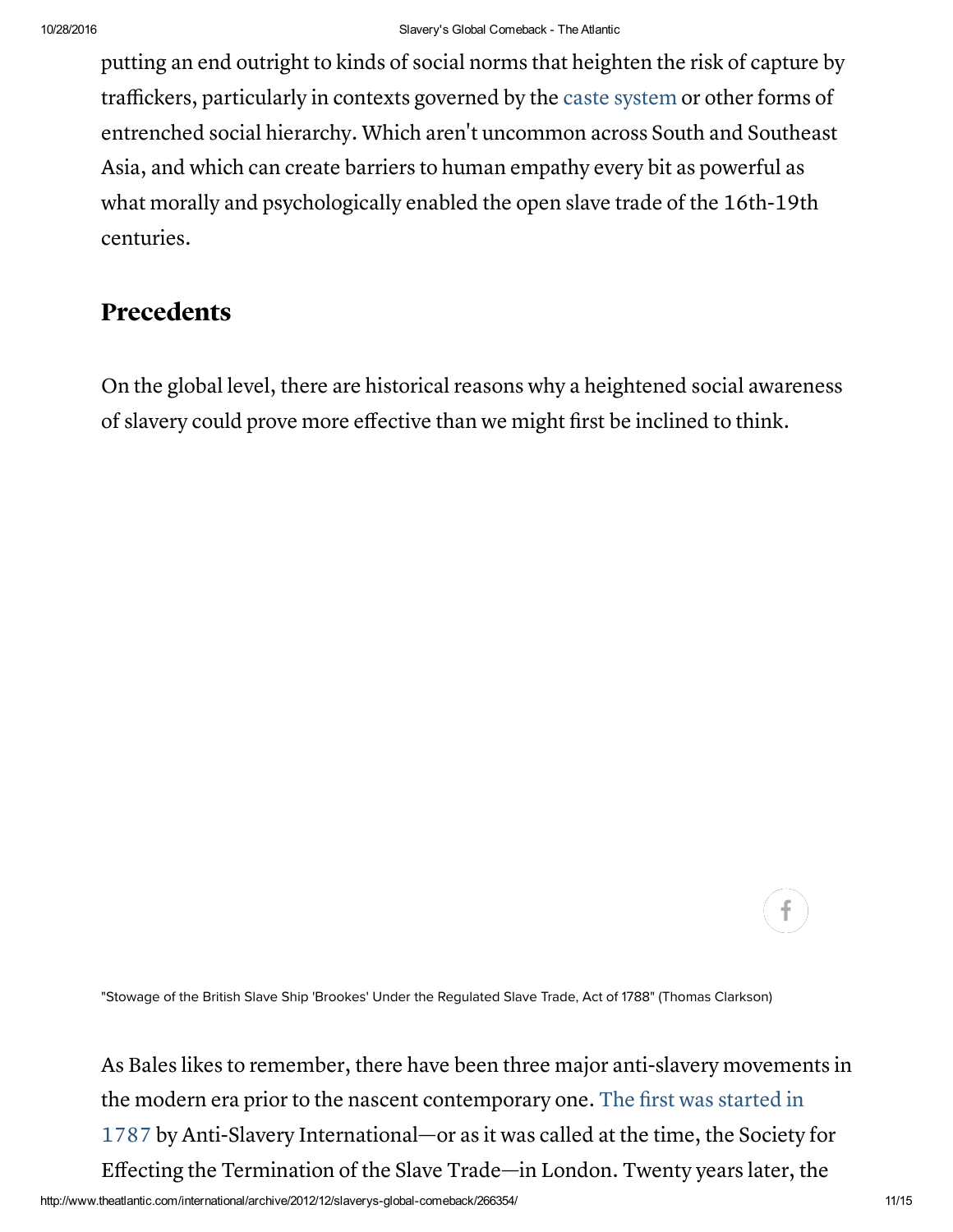slave trade in the British Empire was finished. This movement worked entirely through social mobilization; in fact, it was one of the first major social movements in the West. The Society inundated parliament with huge petitions against slavery, 517 altogether. It passed around anti-slavery cameos that fashionable women wore in bracelets and pins. And it disseminated Thomas Clarkson's drawing of the Liverpool-based slave ship Brookes, illustrating the horrible reality that slaves were forced to cross the Atlantic packed together like sardines, lying in their own excrement and vomit, for months. This picture was extremely shocking—and effective.

The second anti-slavery movement was marked by some of the most pivotal moral leadership in U.S. history, but it was also thwarted by a virtually total social division between the North and the South, and it [culminated](http://www.theatlantic.com/magazine/toc/2012/02/) an enormous war that resulted in upward of [three-quarters](http://www.binghamton.edu/inside/index.php/inside/story/history-professor-civil-war-death-toll-has-been-underestimated) of a million deaths and new troubles for the United States' former slaves that have cast long shadows since.

# Hierarchical societies still create empathy barriers as powerful as what enabled the open slave trade ofthe 16th-19th centuries.

The third [movement](http://www.barnesandnoble.com/w/king-leopolds-ghost-adam-hochschild/1100487017) is less well known but offers a precedent for contemporary abolitionism that may be in some ways as compelling as the first. This was a global movement, which included luminaries like Mark [Twain](http://www.theatlantic.com/video/index/260691/) and Sarah [Bernhardt,](http://en.wikipedia.org/wiki/Sarah_Bernhardt) against the enslavement of between 5 and 10 million people in the Congo as the personal property of King Leopold II of Belgium. The purpose of this enslavement was to feed new technologies, particularly pneumatic rubber tires. But the breakthrough for this movement was also thanks to new technologies: portable cameras that enabled abolitionists to do [magic-lantern](http://en.wikipedia.org/wiki/Magic_lantern) shows in big theaters across Europe and America—a kind of documentary film before documentary films graphically demonstrating the routine physical mutilation of Congolese slaves who failed to meet their "rubber quotas," which truly freaked viewers out and helped mobilize the public broadly. After this anti-slavery campaign was able to show the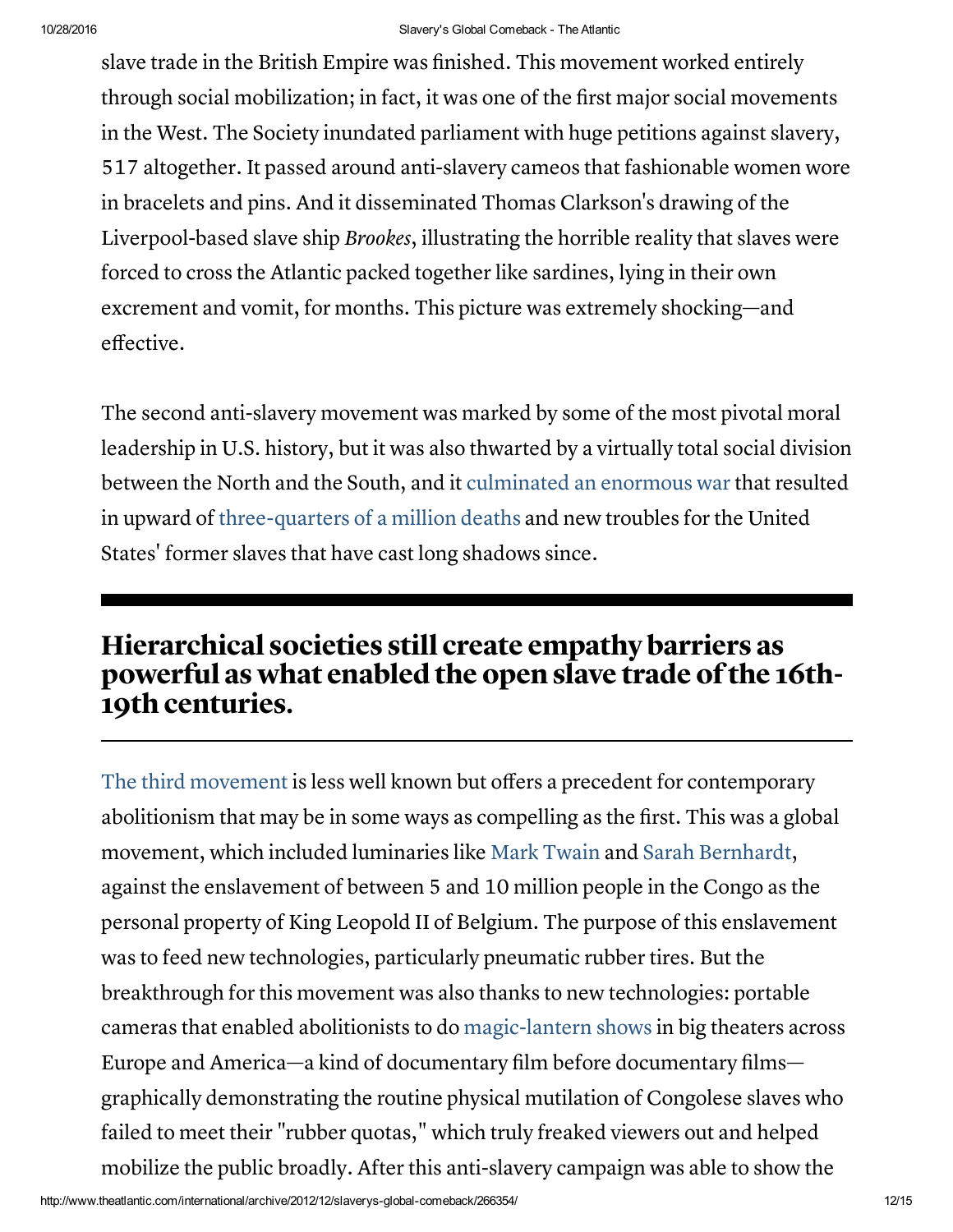photos it had captured, social indignation turned to outrage, and Leopold, who'd completely denied everything until then—he could, because there was no proof of what he was doing—gave up, ended the enslavement, and, in 1908, relinquished the Congo to the Belgian government.

Let's see what the fourth one does. The most optimistic view says that as massive as slavery is today, it's also on the edge of its own extinction, needing only the right push. If the global slave population is 27 million, it's still 27 million out of a total of 7 billion, making it—and here's the paradox—the smallest fraction of the global population to be enslaved ever. If slavery generates between \$30 billion and \$45 billion a year to the global economy, it's a big industry, but it also amounts to the smallest ratio of the global economy ever represented by slave labor and slave output. While slavery has grown in absolute terms, it's shrunk in relative terms, and so, the theory goes, it's increasingly vulnerable.

A possibly less optimistic but still hopeful variation on this theme—well clear of the most pessimistic view, at any rate, which would be that slavery is simply endemic to global capitalism—is that slavery isn't just growing more slowly than the rest of the world is; it's also increasingly toxic to the rest of the world; and it's increasingly toxic in ways that the rest of the world will be forced to defend itself against. The same interests responsible for human trafficking and forced labor are, after all, also responsible for fostering other types of crime, as well as the kinds of corruption that slave-labor operations need for survival. If developed countries let slavery go unchecked, it will threaten to corrode the bilateral and multilateral agreements, and the international rule of law, that the whole global economy depends on. If developing countries don't check it, it may or may not mean slower short-term growth, but it will definitely complicate long-term growth growth, or stunt it altogether, as outside investors bring more scrutiny and demand more transparency. In the meantime, the more visible an issue slavery becomes globally, the less inclined I'd be to forget some of the most consequential uses that mobile technology and social media been put to around the world in the last two years—or to ignore the analogies between these uses and the tactics of the first and third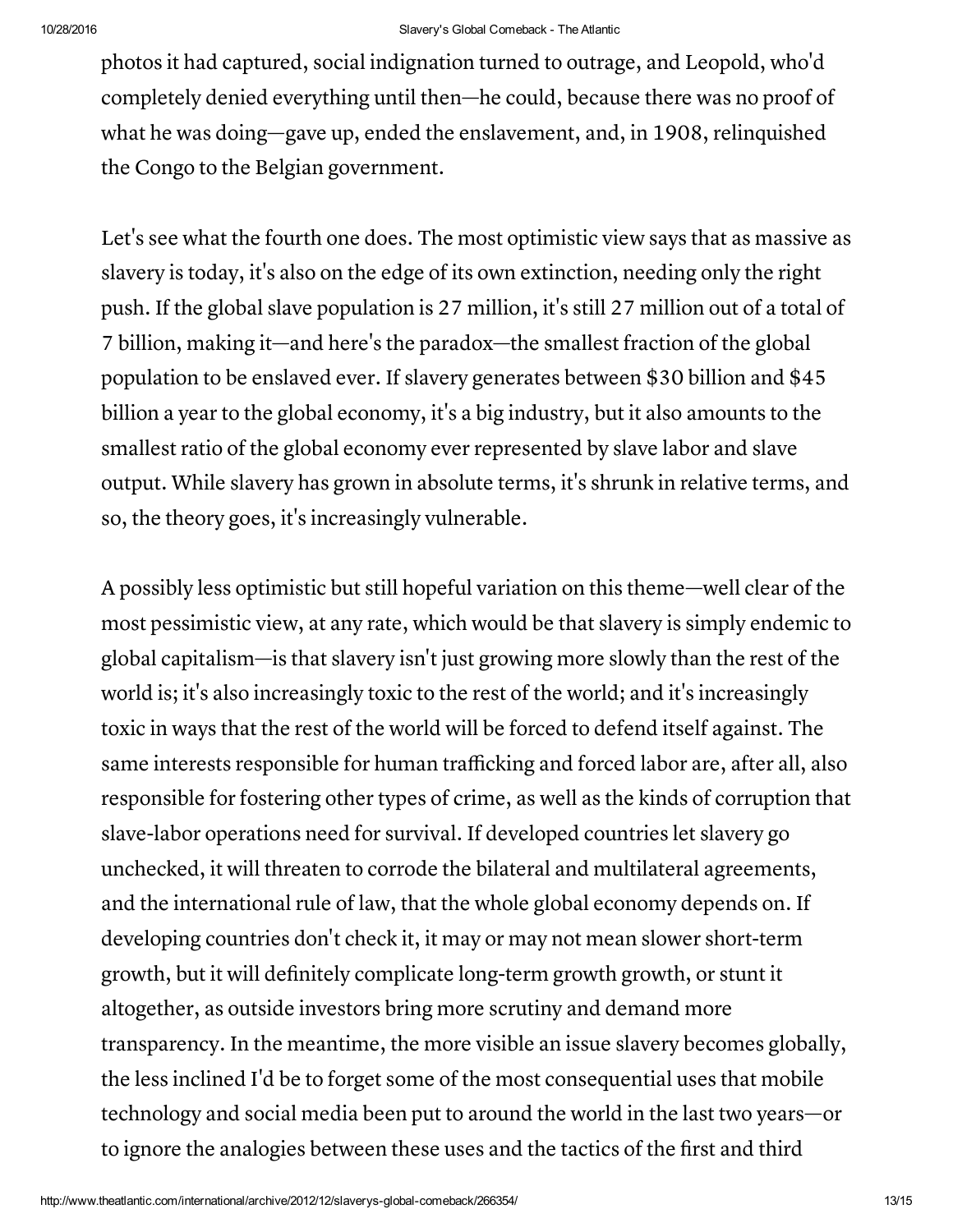modern anti-slavery movements.

The relationship between a country's tacit willingness to abide slavery and that country's risk of being left behind by the currents of global civilization isn't one that Burmese officials are necessarily inclined to discuss candidly. When I asked Brigadier General Khin Maung Si, chief of police and head of the human-trafficking office in the ministry of home affairs, about his government's emerging commitment to eliminating forced labor, he spoke only of poor economic conditions as a cause of slavery, not of slavery as a cause of economic stagnation. But it's a relationship that his government's new commitments acknowledge implicitly.

It's also a relationship that the leading exponents of the second modern anti-slavery movement were emphatic about and staked their political reasoning on. As The Atlantic's first editor, James Russell Lowell, [wrote](http://www.theatlantic.com/magazine/archive/1860/10/the-election-in-november/306549/) in the magazine's endorsement of Abraham Lincoln for president in 1860:

The inevitable tendency of slavery is to concentrate in a few hands the soil, the capital, and the power of the countries where it exists, to reduce the non-slaveholding class to a continually lower and lower level of property, intelligence, and enterprise. ... We do not, of course, mean to say that slaveholding states may not and do not produce fine men; but they fail, by the inherent vice of their constitution and its attendant consequences, to create enlightened, powerful, and advancing communities of men, which is the true object of all political organization.

This reporting was supported by [MTV](http://www.mtvexit.org/about/) EXIT.

f Share **T** Tweet **T** Comments